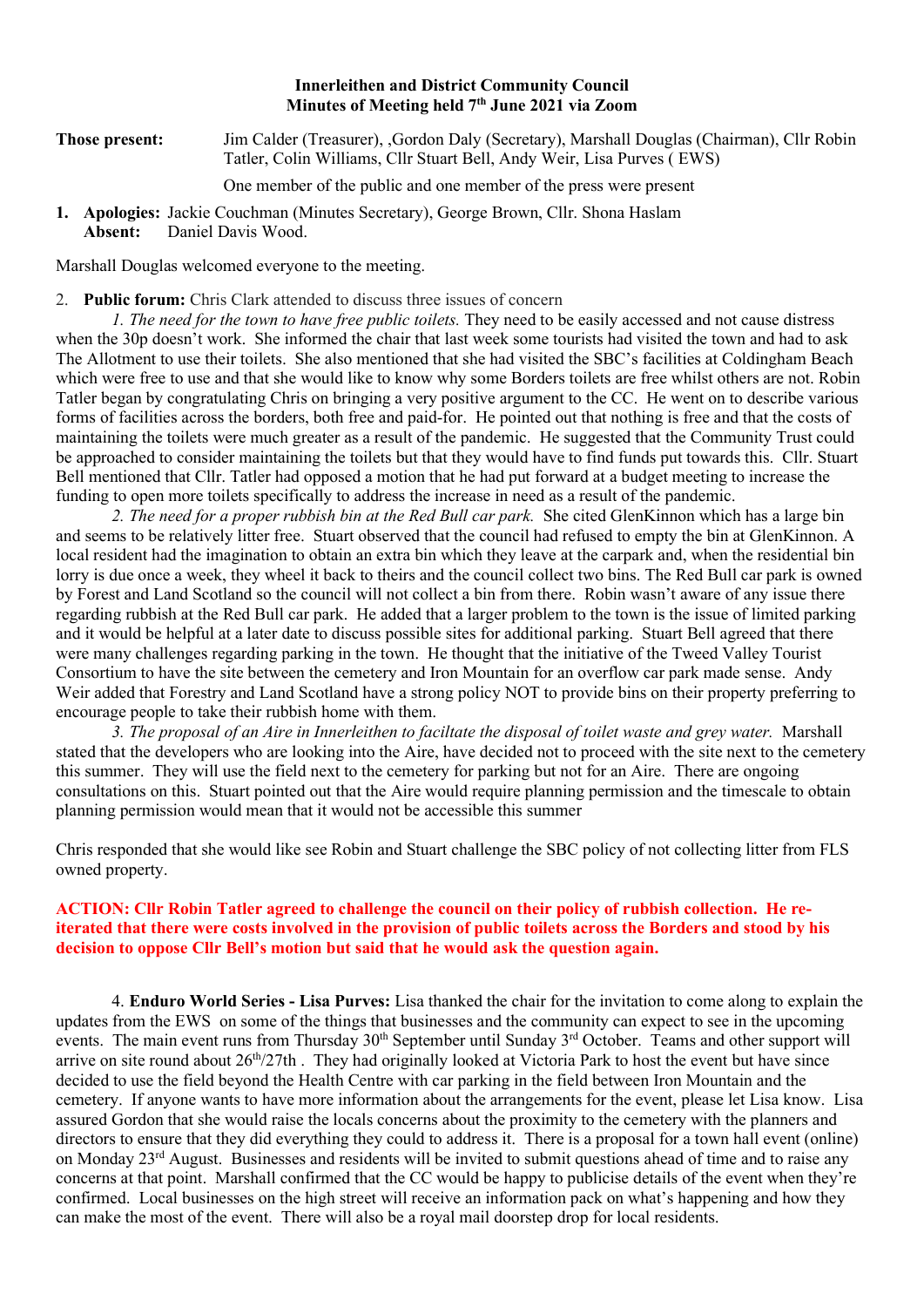5. Also, a new website launched on Tuesday (https://tweedvalley.enduroworldseries.com). It will include everything from event schedule, FAQs and practical information. This will be a hub of information for the event as well as the newsletter that can be signed up for.

# Lisa Purves agreed to report back to the CC regarding proximity to cemetery – Lisa's update:

"There will be no overnight camping in the Cemetery field and pedestrians will be directed to use access points that take them directly onto the cycle path, therefore pedestrian footfall through the field entrance should be minimal.

EWS will also ensure that we communicate to the local residents on when we expect the car park entrance to be at its busiest - mornings (approx 8am - 10am) and later afternoons (approx 4pm - 6pm), on Friday, Saturday and Sunday. "

4. Scawd Law Wind Farm Update : Colin had to leave early too so this item was considered here. Colin reminded the chair that they had attended a meeting on the  $17<sup>th</sup>$  May with the developers to discuss the development but also the potential for community ownership. Ross McGinn from the Community Trust was involved in that meeting. Should the project get planning permission, the timescale is likely to be 6/7 years from now. These discussions were separate from the planning permission process. Marshall gave an update that surveys have been carried out and that formal planning applications will be launched. Julia agreed to have an online meeting with the CC on Wednesday evening. She'll go through what stage the process was at now. Stuart Bell intimated that the planning application would be tabled in August.

Colin left at this point.

5. Minutes of last meeting and approval: proposed by Gordon Daly and seconded by Andy Weir.

6. Notification of items of AOCB: no matters to be taken later on.

At this point, Stuart asked the chair if the meeting was now quorate (having a minimum number of community councillors - 4 - to carry out safe decisions). The chair affirmed that this was correct, and that the meeting was quorate.

#### 7. Matters arising from previous minutes:

Morningside lighting/parking/access: Cllr Tatler said that the type of lighting had to be identified and a small scheme will be allocated. He has reminded the CAT and the regular Police Scotland to take action. He suggested that the only way to get progress on this is for people to be tickcted who have parked illegally. ACTION: Cllr Robin Tatler to confirm that this has been completed.

Road to Caerlee Mast: Cllr Robin Tatler reported that he had spoken to Neil Pringle and established who the owner is. He still has to establish the plan so that he can address whose responsibility it is. ACTION: Cllr Robin Tatler to progress with Neil Pringle/owners.

B709 repairs: Robin has followed up on the uneven pavement. The work has been agreed, only a start date has to be decided. Robin consulted the Schedule of Works and there was only a 500m stretch north of the golf course evident. This is scheduled for July-September. There was nothing to the south. ACTION: Cllr Robin Tatler to confirm the schedule for this work to be completed.

Victoria Park Play Area: Neil Pringle has employed an expert to do a technical exploration of the area. They will report back once results are available ACTION: Robin to progress results.

Innerleithen swap and sharing shed: Due to continuing Covid restrictions, the BBQ at the shed has been postponed until Saturday 3rd July

ACTION: Gordon to progress.

Scottish Forestry Consultation, Elibank, Traquair, Caberston & Thornilee: Cllr Stuart Bell noted that there was no response from Innerleithen or Clovenfords on the consultation. This is likely to be approved fairly quickly. Marshall confirmed that no negative responses had been received.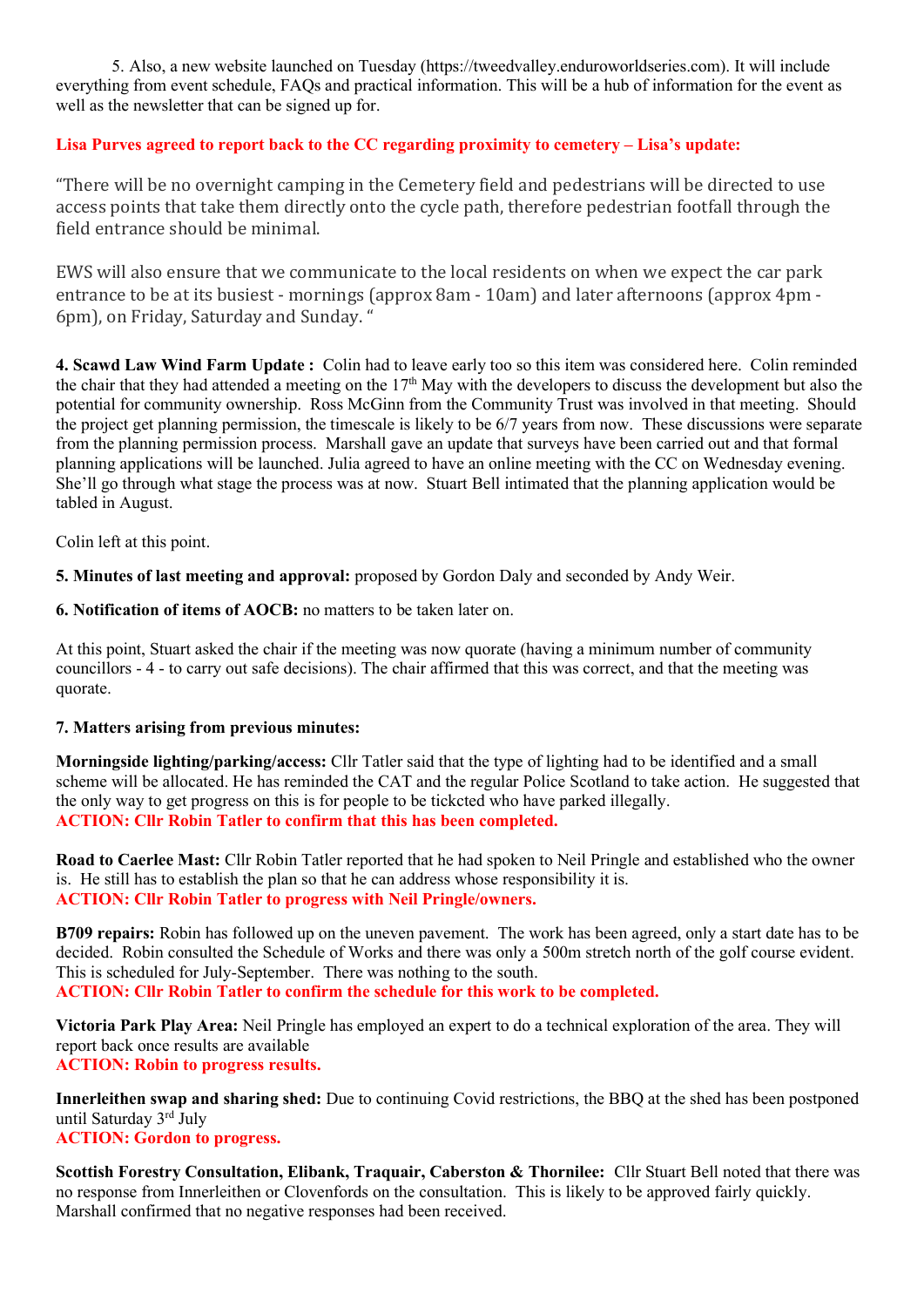Police report: Robin has raised the issue of motocross bikes with the CAT. There were only a couple of calls about it. Discussions are continuing to find some diversionary activities. Gordon has contacted the secretary of Clovenfords Community Council who said that they would send the contact details of the person who originally set up the project but no reply to date. Cllr Bell said that he would email their contact details.

ACTION: Cllr Robin Tatler to report back on decisions about diversionary activities. Gordon to contact Clovenfords' Community Council to see how they approached and implemented the stance of "No Cold Calling".

Parking for carers: an issue has been raised concerning the lack of ready availability of parking for carers in the community during busy periods. One carer was in tears after struggling to find appropriate parking during her shift. This delayed her to such an extent that she was unable to take her scheduled, much needed, breaks. Inconsiderate and illegal parking during the May Day Bank Holiday weekend was reported. This was discussed along with a number of possible ideas to alleviate this problem including a permit system and an extension to the existing "disabled bay" system. Cllr Robin Tatler felt that the best starting point to address this issue was to refer it to Philippa Gilhooly (SBC Traffic and Road Safety Leader).

# ACTION: Cllr Robin Tatler to refer this issue to Philippa Gilhooly for consideration.

Welcome Signs: These have now been installed. Thanks to Ross McGinn and Patrick for the designs.

8. Police Report: circulated. No comments.

# 9. SBC Councillors' Report:

# Cllr Shona Haslam – Report emailed to Chair in advance of the meeting:

Innovation Centre: Brodies Mill has been put on the market. Cllr Haslam has been in touch with the Innovation Centre team and the seller. Borderlands growth deal has been signed off on March 18<sup>th</sup>. The final business case for the Innovation Centre is being finalised. All parties are hopeful of a positive conclusion and working towards this aim.

# Cllr Stuart Bell

Innovation Centre: Cllr Bell observed that he had seen a number of social media post that had been sceptical about what's happening with Brodies Mill as a consequence of Whiteburn advertising the property. He added that it would be helpful if the press were to report Cllr Haslam's assessment that there was an intention to come to an agreement with Whiteburn that Innovation Centre part of the bike park to be located there. Cllr Haslam, Cllr Tatler and Cllr Bell had conversations with the golf club about the challenges and opportunities of the location of the uplift part of the bike park and its relationship to the golf club. The golf club were constructively engaging in that conversation.

Whiteburn Drainage pipe: The grass has been sown on the Whiteburn drainage pipe through Victoria Park. It looks like it will be adequately landscaped.

# Cllr Robin Tatler

Wild Camping: We would encourage campers to take their litter and their tents home with them. There was a tent at the confluence of the Leithen and Tweed. If it's on private land it is the responsibility of the landowner rather than SBC to remove anything that's leftover. SBC will remove litter from land that's theirs. However, we would encourage the message that, if people come to wild camp that they take home what they bring with them.

Lack of bus stop at the Union Club: If people wanted to put a bus stop there, it will cost £8000. The CC will put out a message to ask the public if they want a bus stop to be built there. There is very little money to cover it, but it might be possible to fund it through a small scheme. This is only for road markings to be installed.

Area Partnership Meeting: Next Tuesday 15th at 7pm. Build Back A Better Borders fund has opened for applications from non-constituted and constituted groups (£5000-£15000) and a fast-track process for £1500.

10. Planning Report: planning reports have been circulated.

11. Anti-dog fouling campaign: Just had to buy another 2000 bags which have been supplied. There is a constant drain on the fundraising with people taking many more bags than they need. Andy Weir suggested that a post on facebook to let people know the costs of these bags and also to let them know that if this situation continues, they will